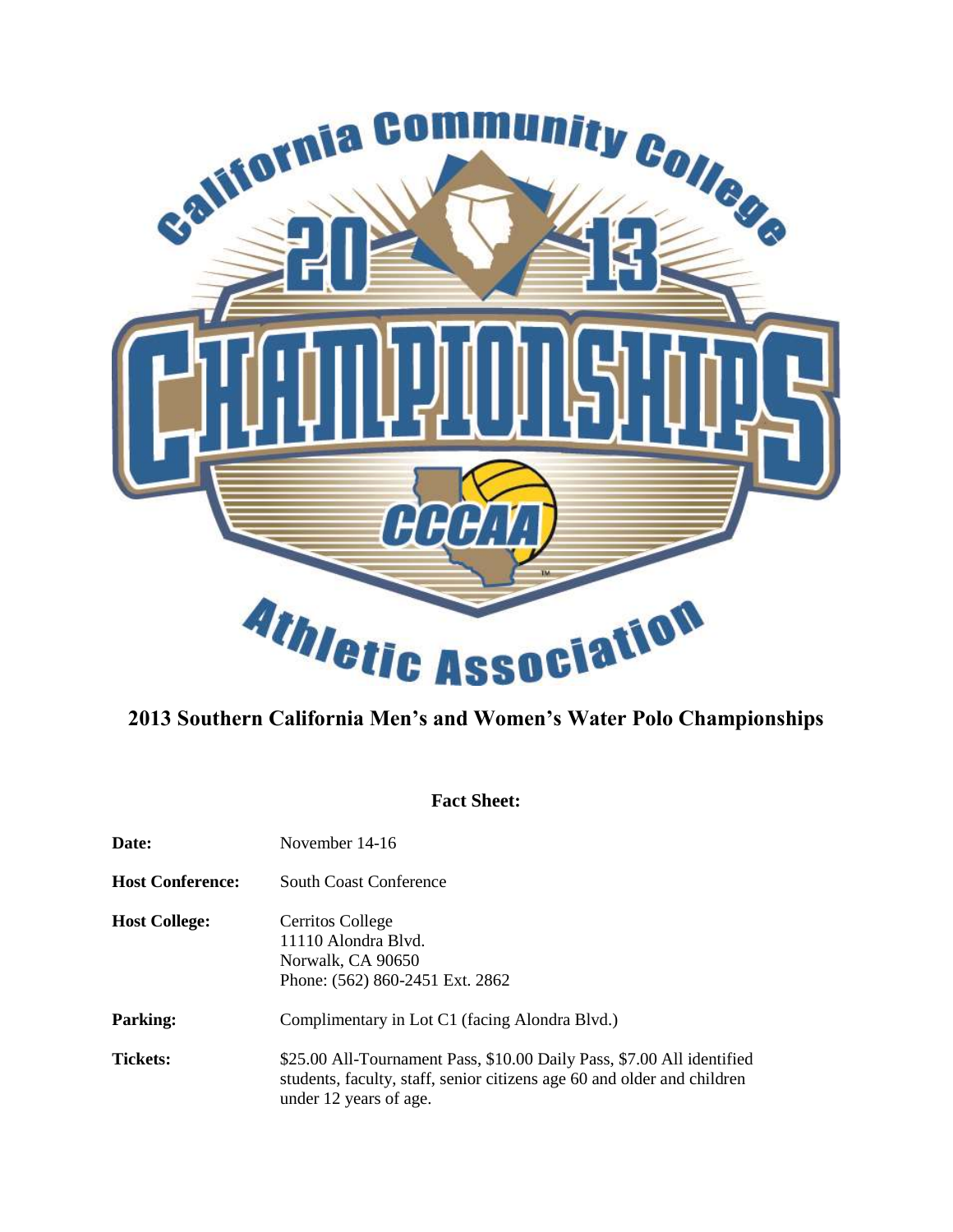| <b>Event Managers:</b>                   | Dan Clauss - phone (562) 860-2451 Ext. 2862 - dclauss@cerritos.edu<br>Joe Abing - phone (562) 860-2451 Ext. 2870 - jabing@cerritos.edu<br>Sergio Macias – phone (562) 860-2451 Ext. 2869 – smacias @cerritos.edu                                                                                                                                            |  |  |  |  |
|------------------------------------------|-------------------------------------------------------------------------------------------------------------------------------------------------------------------------------------------------------------------------------------------------------------------------------------------------------------------------------------------------------------|--|--|--|--|
| <b>Media Relations:</b>                  | John Van Gaston - phone (562) 860-2451 Ext. $2896 - \frac{\text{jvangaston} \&cerritos.edu}{\text{jwrfaff}}$                                                                                                                                                                                                                                                |  |  |  |  |
| <b>Sports Medicine:</b>                  | <b>Cerritos College Athletic Training</b><br>Brian Cable – phone (562) 860-2451 Ext. 2884 – <b>bcable@cerritos.edu</b><br>Maria Castro - phone (562) 860-2451 Ext. 2882 - mycastro@cerritos.edu                                                                                                                                                             |  |  |  |  |
| <b>Entry Fees:</b>                       | \$350.00 per team. Colleges with both a men's and women's team entered in the<br>tournament pay \$700.00.                                                                                                                                                                                                                                                   |  |  |  |  |
|                                          | Please have your entry fee check(s) with you when you enter the pool deck.                                                                                                                                                                                                                                                                                  |  |  |  |  |
|                                          | Make checks payable to:<br><b>Cerritos College Aquatics</b><br>11110 E. Alondra Blvd.<br>Norwalk, CA 90650                                                                                                                                                                                                                                                  |  |  |  |  |
| Thursday:<br><b>Friday:</b><br>Saturday: | Play in games, Men – 12:00 p.m. and 1:15 p.m.; Women - 2:30 p.m., 3:45 p.m.<br>Quarterfinals, Men - 9:00 a.m., 10:15 a.m., 11:30 a.m., 12:45 p.m.;<br>Women - 2:00 p.m., 3:15 p.m., 4:30 p.m., 5:45 p.m.<br>Semifinals, Championship, Third Place, Men - 8:30 a.m., 9:45 a.m., 1:30 p.m.,<br>2:45 p.m., Women -11:00 a.m., 12:15 p.m., 4:00 p.m., 5:15 p.m. |  |  |  |  |

**Note:** warm-up times available: Thursday, November 14th from 5:00 p.m. to 7:30 p.m. Contact Either Joe Abing [\(jabing@cerritos.edu\)](mailto:jabing@cerritos.edu) or Sergio Macias [\(smacias@cerritos.edu\)](mailto:smacias@cerritos.edu) to book a time.

**T-SHIRTS & PROGRAMS:** Long-sleeved t-shirts will be available on-site for \$20.

- **SNACK BAR:** A snack bar, stocked with fruit, water and other snacks will be open for the duration of the tournament.
- **Lodging:** Holiday Inn Select La Mirada 14229 Firestone Blvd. La Mirada, CA 90630 Phone: (714) 690-2115 Attn: Garry Abel